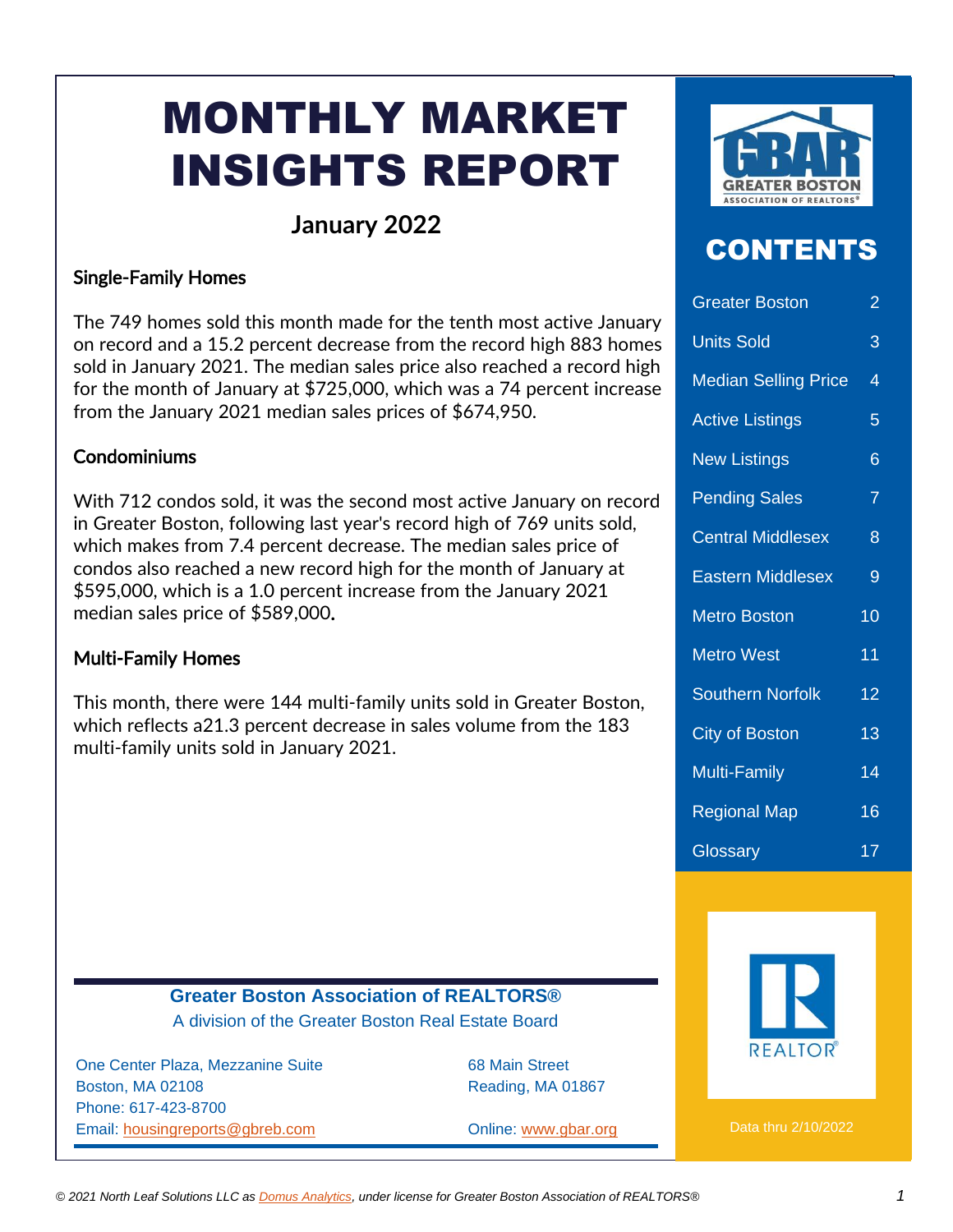## GREATER BOSTON MARKET SUMMARY

Includes all 64 towns within the GBAR jurisdictional area

### Single Family Homes

|                                     |                 | <b>Year over Year</b> |                                                | <b>Month over Month</b> |                                               | <b>Year to Date</b> |           |                        |  |
|-------------------------------------|-----------------|-----------------------|------------------------------------------------|-------------------------|-----------------------------------------------|---------------------|-----------|------------------------|--|
|                                     | <b>Jan 2022</b> | <b>Jan 2021</b>       | <b>Change</b>                                  | <b>Dec 2021</b>         | <b>Change</b>                                 | 2022                | 2021      | <b>Change</b>          |  |
| <b>Median Selling Price</b>         | \$725,000       | \$674,900             | 7.4%                                           | \$749,900               | $-3.3%$<br><b>Contract</b>                    | \$725,000           | \$674,900 | 7.4%<br>△              |  |
| <b>Units Sold</b>                   | 749             | 883                   | $-15.2%$<br>$\mathcal{L}$                      | 1,305                   | $-42.6%$<br><b>Contract Contract Contract</b> | 747                 | 883       | $-15.4\%$              |  |
| <b>Active Listings</b>              | 604             | 934                   | $-35.3%$<br>$\mathcal{L}$                      | 533                     | 13.3%<br><b>A</b>                             | ---                 | ---       | ---                    |  |
| <b>Months Supply of Inventory</b>   | 0.8             | 1.1                   | $-27.3%$<br>$\overline{\phantom{a}}$           | 0.4                     | $\triangle$ 100.0%                            | ---                 | ---       | $\qquad \qquad \cdots$ |  |
| <b>New Listings</b>                 | 648             | 758                   | $-14.5%$<br>$\blacktriangledown$               | 451                     | 43.7%<br>$\leftarrow$                         | 648                 | 758       | $-14.5\%$              |  |
| <b>Pending Sales</b>                | 530             | 610                   | $-13.1%$<br>$\overline{\phantom{a}}$           | 710                     | $\blacktriangledown$ -25.4%                   | 530                 | 610       | $-13.1%$               |  |
| <b>Days to Off Market</b>           | 18              | 20                    | $-10.0\%$<br><b>Contract Contract Contract</b> | 21                      | $\blacktriangledown$ -14.3%                   | 18                  | 20        | $-10.0\%$              |  |
| <b>Sold to Original Price Ratio</b> | 101.1%          | 99.6%                 | 1.5%<br>△                                      | 101.9%                  | $-0.8%$<br>$\overline{\mathcal{A}}$           | 101.1%              | 99.6%     | 1.5%<br>△              |  |
| <b>Price per Square Foot</b>        | \$367           | \$345                 | 6.4%<br>△                                      | \$375                   | $-2.1%$                                       | \$367               | \$345     | 6.4%<br>△              |  |

|                                     | <b>Year over Year</b> |                 |                                   |          | <b>Month over Month</b> |                                   |                             | <b>Year to Date</b> |           |                          |                             |
|-------------------------------------|-----------------------|-----------------|-----------------------------------|----------|-------------------------|-----------------------------------|-----------------------------|---------------------|-----------|--------------------------|-----------------------------|
|                                     | <b>Jan 2022</b>       | <b>Jan 2021</b> | <b>Change</b>                     |          | <b>Dec 2021</b>         |                                   | <b>Change</b>               | 2022                | 2021      |                          | <b>Change</b>               |
| <b>Median Selling Price</b>         | \$595,000             | \$589,000       | $\triangle$                       | 1.0%     | \$622,500               | $\overline{\phantom{a}}$          | $-4.4%$                     | \$595,000           | \$589,000 |                          | 1.0%                        |
| <b>Units Sold</b>                   | 712                   | 769             | $\overline{\phantom{a}}$          | $-7.4%$  | 1,109                   |                                   | $\blacktriangledown$ -35.8% | 715                 | 769       | $\overline{\phantom{a}}$ | $-7.0\%$                    |
| <b>Active Listings</b>              | 1,141                 | 2,046           | $\mathcal{L}$                     | $-44.2%$ | 1,078                   | A                                 | 5.8%                        | $---$               | ---       |                          | ---                         |
| <b>Months Supply of Inventory</b>   | 1.6                   | 2.7             | $\blacktriangledown$              | $-40.7%$ | 1.0                     | A                                 | 60.0%                       | $---$               | ---       |                          | ---                         |
| <b>New Listings</b>                 | 887                   | 1,161           | $\blacktriangledown$              | $-23.6%$ | 464                     | △                                 | 91.2%                       | 887                 | 1.161     |                          | $\blacktriangledown$ -23.6% |
| <b>Pending Sales</b>                | 661                   | 787             | <b>Contract Contract Contract</b> | $-16.0%$ | 784                     |                                   | $-15.7\%$                   | 659                 | 787       |                          | $\blacktriangledown$ -16.3% |
| <b>Days to Off Market</b>           | 22                    | 51              | $\overline{\phantom{a}}$          | $-56.9%$ | 38                      |                                   | $-42.1%$                    | 22                  | 51        |                          | $\blacktriangledown$ -56.9% |
| <b>Sold to Original Price Ratio</b> | 98.0%                 | 96.8%           | △                                 | 1.2%     | 98.8%                   | <b>Contract Contract Contract</b> | $-0.8%$                     | 98.0%               | 96.8%     | △                        | 1.2%                        |
| <b>Price per Square Foot</b>        | \$508                 | \$493           | △                                 | 3.0%     | \$529                   |                                   | $-4.0%$                     | \$509               | \$493     | △                        | 3.2%                        |

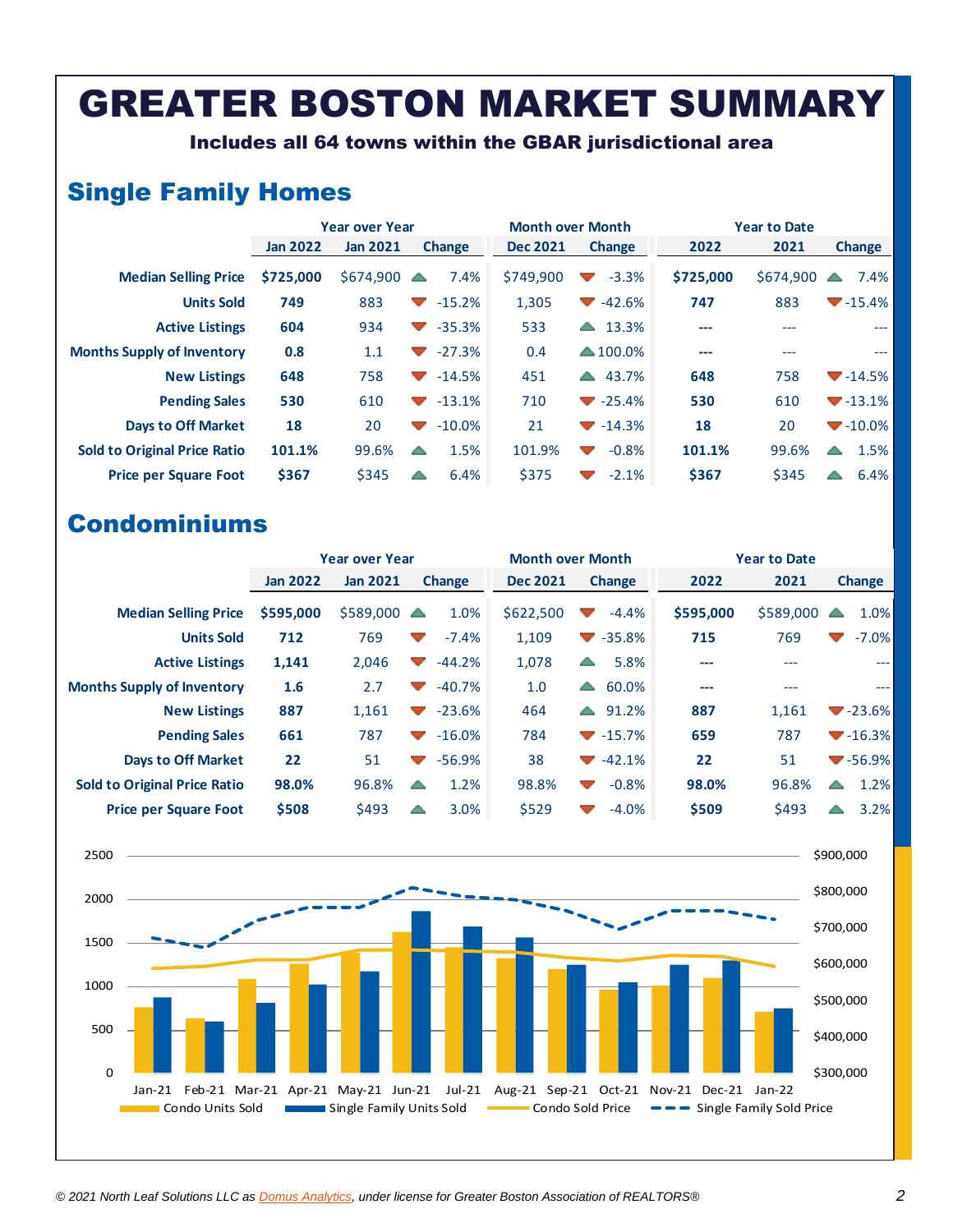# UNITS SOLD

|                            |                 | <b>Year over Year</b> |                                 | <b>Month over Month</b> |                             |      | <b>Year to Date</b> |          |  |  |
|----------------------------|-----------------|-----------------------|---------------------------------|-------------------------|-----------------------------|------|---------------------|----------|--|--|
|                            | <b>Jan 2022</b> | <b>Jan 2021</b>       | <b>Change</b>                   | <b>Dec 2021</b>         | Change                      | 2022 | 2021                | Change   |  |  |
| <b>SINGLE FAMILY HOMES</b> | 749             | 883                   | $-15.2\%$                       | 1,305                   | $-42.6%$                    | 747  | 883                 | $-15.4%$ |  |  |
| <b>CONDOMINIUMS</b>        | 712             | 769                   | $-7.4%$<br>$\blacktriangledown$ | 1,109                   | $\blacktriangledown$ -35.8% | 715  | 769                 | $-7.0\%$ |  |  |



#### Condominium Single Family

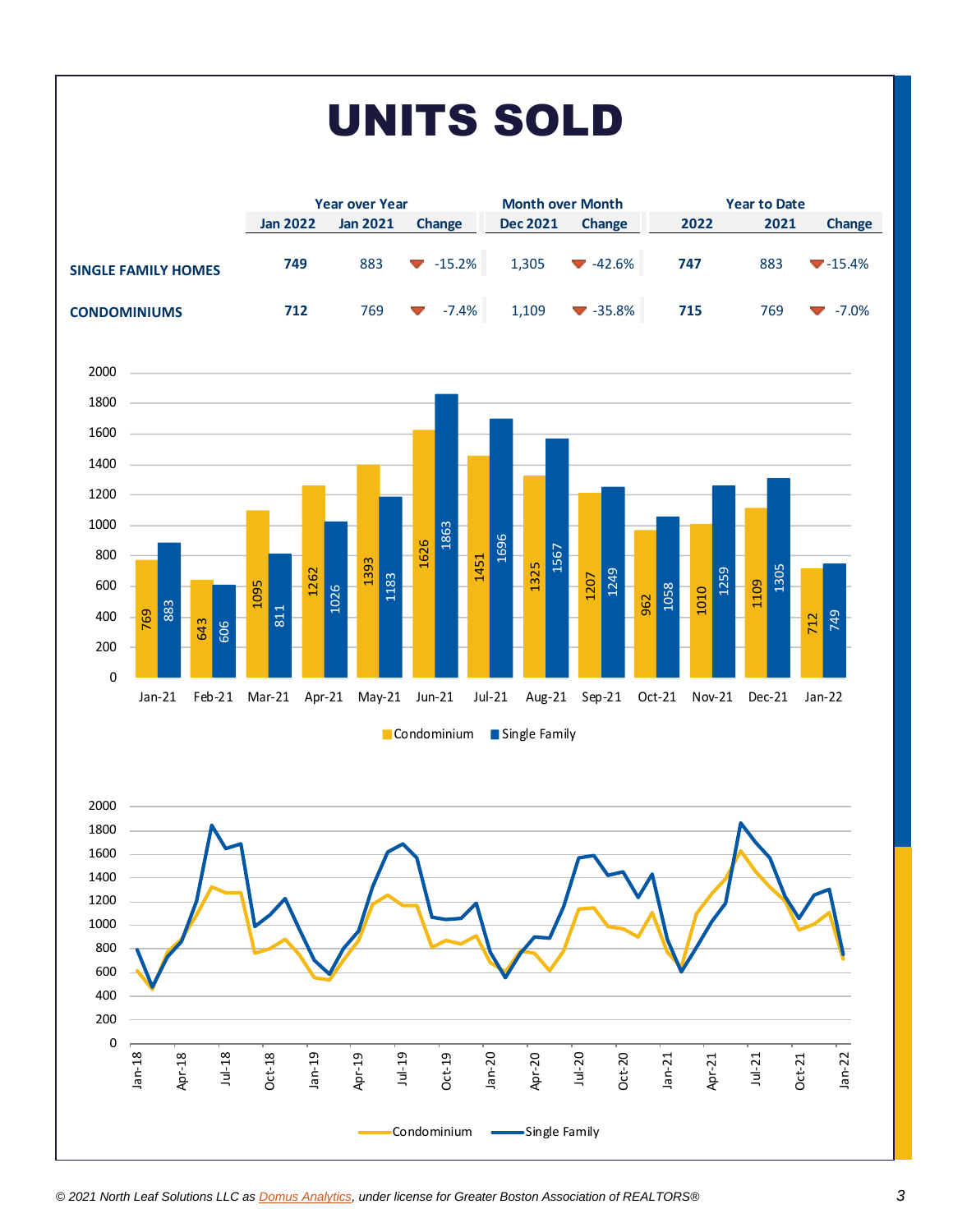

Condominium -Single Family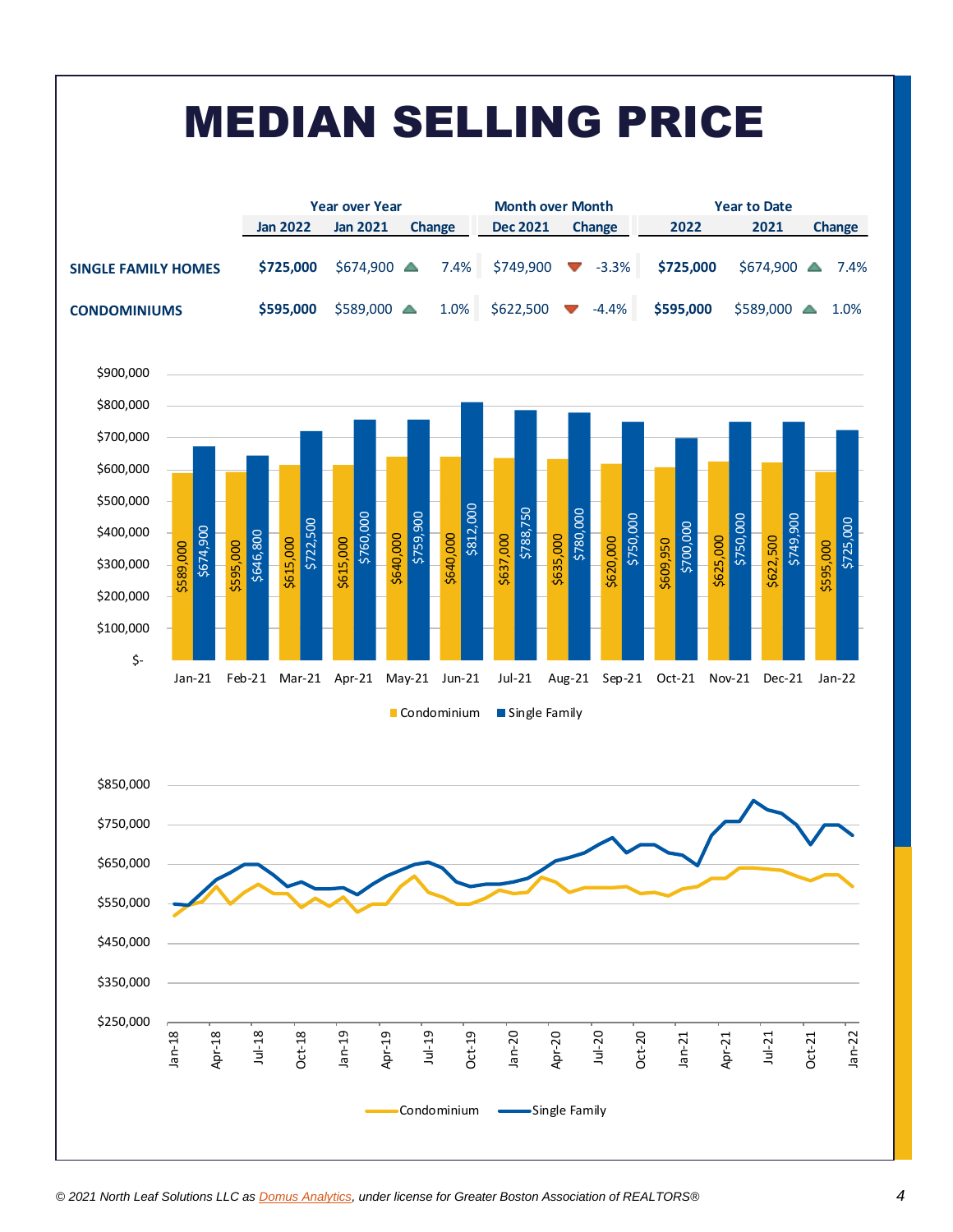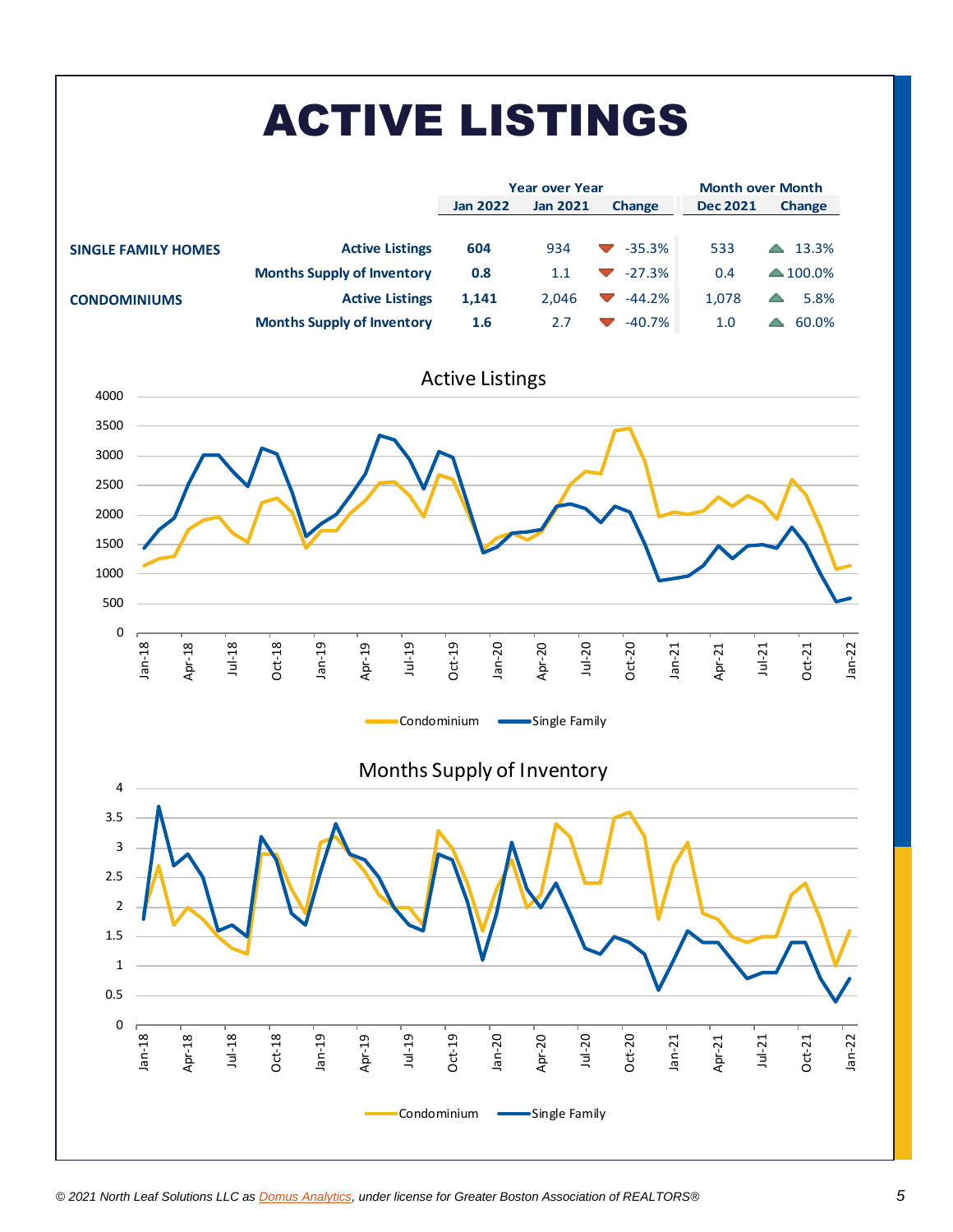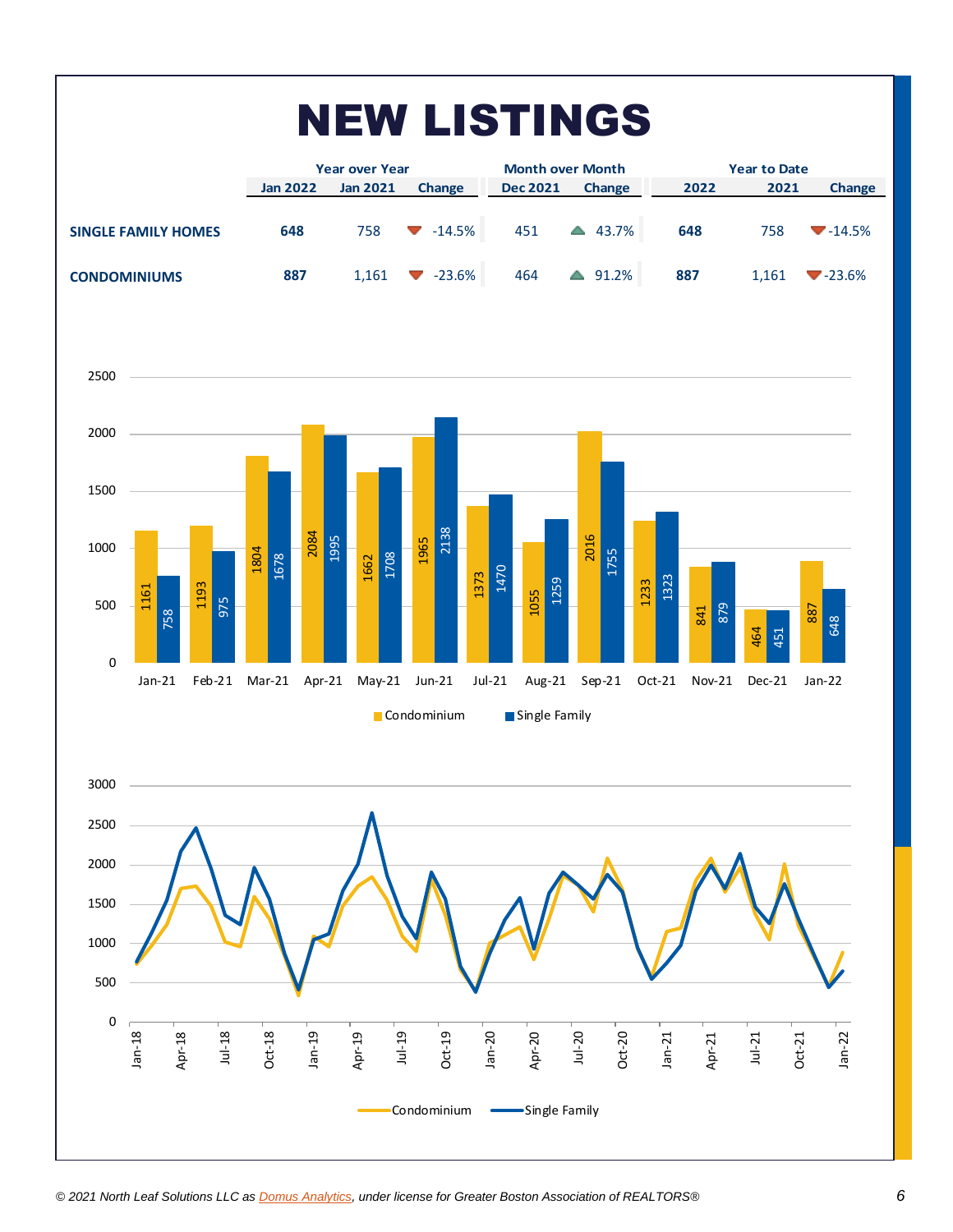| <b>PENDING SALES</b>       |                 |                       |           |                         |                             |                     |      |                             |  |  |  |
|----------------------------|-----------------|-----------------------|-----------|-------------------------|-----------------------------|---------------------|------|-----------------------------|--|--|--|
|                            |                 | <b>Year over Year</b> |           | <b>Month over Month</b> |                             | <b>Year to Date</b> |      |                             |  |  |  |
|                            | <b>Jan 2022</b> | <b>Jan 2021</b>       | Change    | <b>Dec 2021</b>         | Change                      | 2022                | 2021 | Change                      |  |  |  |
| <b>SINGLE FAMILY HOMES</b> | 530             | 610                   | $-13.1\%$ | 710                     | $\blacktriangledown$ -25.4% | 530                 | 610  | $\blacktriangledown$ -13.1% |  |  |  |
| <b>CONDOMINIUMS</b>        | 661             | 787                   | $-16.0%$  | 784                     | $-15.7\%$                   | 659                 | 787  | $\blacktriangledown$ -16.3% |  |  |  |



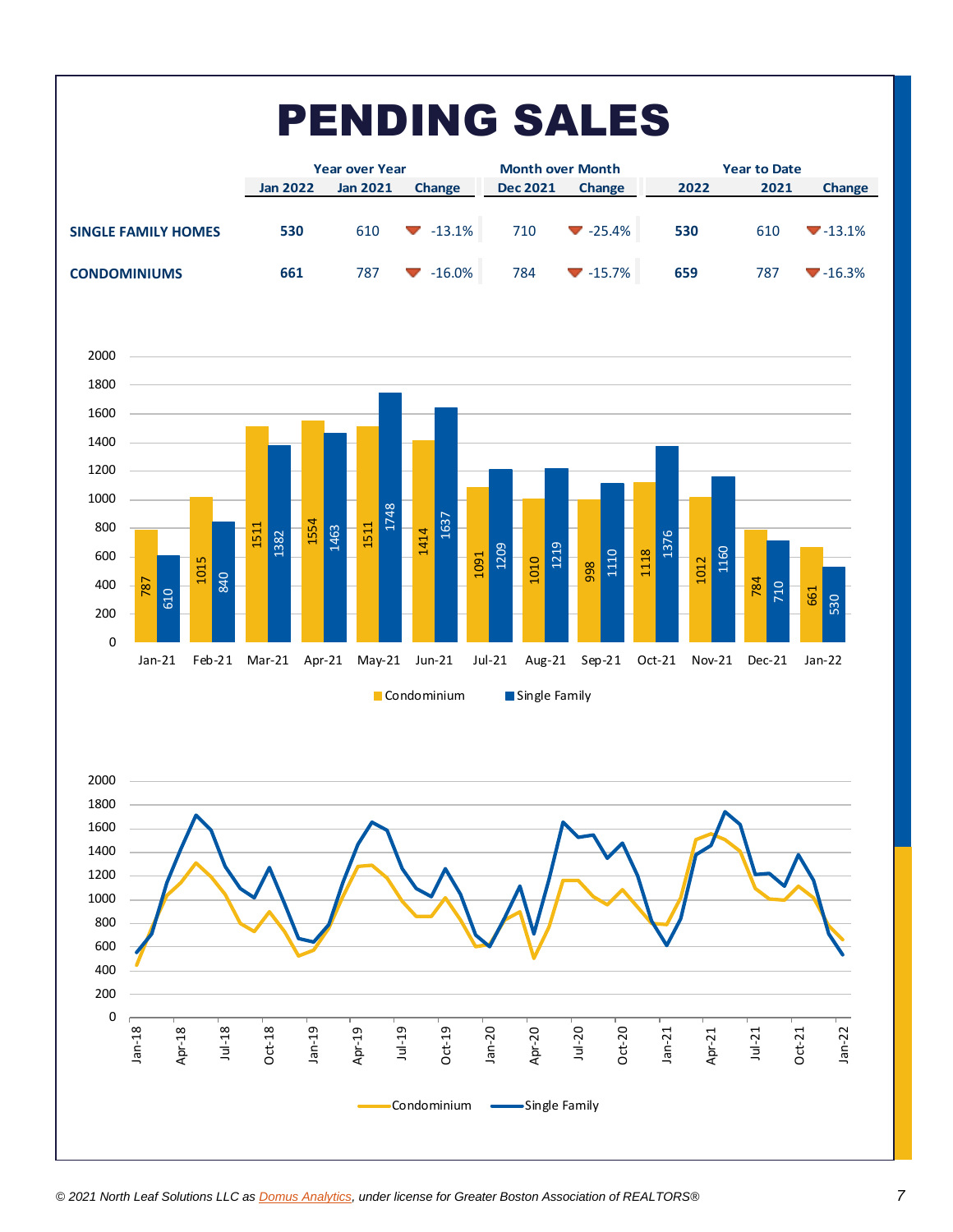## CENTRAL MIDDLESEX REGION

Acton, Bedford, Boxboro, Concord, Hudson, Lexington, Lincoln, Maynard, Stow, Sudbury, Wayland, Weston

### Single Family Homes

|                                     | <b>Year over Year</b> |                 |                                       | <b>Month over Month</b> |                                                      | <b>Year to Date</b> |           |                             |  |
|-------------------------------------|-----------------------|-----------------|---------------------------------------|-------------------------|------------------------------------------------------|---------------------|-----------|-----------------------------|--|
|                                     | <b>Jan 2022</b>       | <b>Jan 2021</b> | Change                                | <b>Dec 2021</b>         | <b>Change</b>                                        | 2022                | 2021      | <b>Change</b>               |  |
| <b>Median Selling Price</b>         | \$805,000             | \$970,000       | $-17.0\%$<br>$\overline{\phantom{a}}$ | \$1,057,500             | $-23.9%$<br>$\sim$                                   | \$805,000           | \$970,000 | $-17.0\%$                   |  |
| <b>Units Sold</b>                   | 91                    | 110             | $-17.3%$<br>$\blacktriangledown$      | 170                     | -46.5%<br><b>Contract Contract Contract Contract</b> | 91                  | 110       | $-17.3%$                    |  |
| <b>Active Listings</b>              | 109                   | 170             | $-35.9%$<br>$\overline{\phantom{a}}$  | 68                      | 60.3%<br>$\blacktriangle$                            | ---                 | ---       | ---                         |  |
| <b>Months Supply of Inventory</b>   | 1.2                   | 1.5             | $-20.0\%$<br>$\blacktriangledown$     | 0.4                     | $\triangle$ 200.0%                                   | ---                 | ---       | ---                         |  |
| <b>New Listings</b>                 | 113                   | 118             | $-4.2%$<br>$\overline{\phantom{a}}$   | 33                      | $\triangle$ 242.4%                                   | 113                 | 118       | $-4.2%$<br>$\sim$           |  |
| <b>Pending Sales</b>                | 66                    | 89              | $-25.8%$<br>$\blacktriangledown$      | 72                      | $-8.3%$<br>$\sim$                                    | 67                  | 89        | $\blacktriangledown$ -24.7% |  |
| <b>Days to Off Market</b>           | 18                    | 21              | $-14.3%$<br>$\overline{\phantom{a}}$  | 25                      | $-28.0%$<br>$\blacktriangledown$                     | 18                  | 21        | $-14.3%$                    |  |
| <b>Sold to Original Price Ratio</b> | 101.1%                | 99.9%           | 1.2%<br>△                             | 103.2%                  | $-2.0%$<br>$\sim$                                    | 101.1%              | 99.9%     | 1.2%<br>A                   |  |
| <b>Price per Square Foot</b>        | \$375                 | \$352           | 6.5%<br>△                             | \$368                   | 1.9%                                                 | \$375               | \$352     | 6.5%<br>△                   |  |

|                                     | <b>Year over Year</b> |                 |                          |               | <b>Month over Month</b> |                                  | <b>Year to Date</b> |           |   |                             |
|-------------------------------------|-----------------------|-----------------|--------------------------|---------------|-------------------------|----------------------------------|---------------------|-----------|---|-----------------------------|
|                                     | <b>Jan 2022</b>       | <b>Jan 2021</b> |                          | <b>Change</b> | <b>Dec 2021</b>         | Change                           | 2022                | 2021      |   | Change                      |
| <b>Median Selling Price</b>         | \$410,500             | \$418,000       | $\overline{\phantom{a}}$ | $-1.8%$       | \$636,250               | $-35.5%$<br>$\blacktriangledown$ | \$410,500           | \$418,000 |   | $-1.8%$                     |
| <b>Units Sold</b>                   | 27                    | 41              | $\overline{\phantom{a}}$ | $-34.1%$      | 48                      | $-43.8%$                         | 27                  | 41        |   | $\blacktriangledown$ -34.1% |
| <b>Active Listings</b>              | 53                    | 50              | △                        | 6.0%          | 38                      | 39.5%<br>$\blacktriangle$        | ---                 | ---       |   | ---                         |
| <b>Months Supply of Inventory</b>   | 2.0                   | 1.2             | △                        | 66.7%         | 0.8                     | $\triangle$ 150.0%               | ---                 | ---       |   | $---$                       |
| <b>New Listings</b>                 | 44                    | 43              | △                        | 2.3%          | 20                      | $\triangle$ 120.0%               | 44                  | 43        | ▲ | 2.3%                        |
| <b>Pending Sales</b>                | 30                    | 28              | △                        | 7.1%          | 37                      | $\blacktriangledown$ -18.9%      | 30                  | 28        | △ | 7.1%                        |
| <b>Days to Off Market</b>           | 19                    | 24              | $\overline{\phantom{a}}$ | $-20.8%$      | 28                      | $\blacktriangledown$ -32.1%      | 19                  | 24        |   | $-20.8\%$                   |
| <b>Sold to Original Price Ratio</b> | 101.4%                | 98.7%           | △                        | 2.7%          | 100.8%                  | 0.6%<br>$\sqrt{2}$               | 101.4%              | 98.7%     | △ | 2.7%                        |
| <b>Price per Square Foot</b>        | \$299                 | \$256           | △                        | 16.8%         | \$369                   | $-19.0\%$                        | \$299               | \$256     | △ | 16.8%                       |

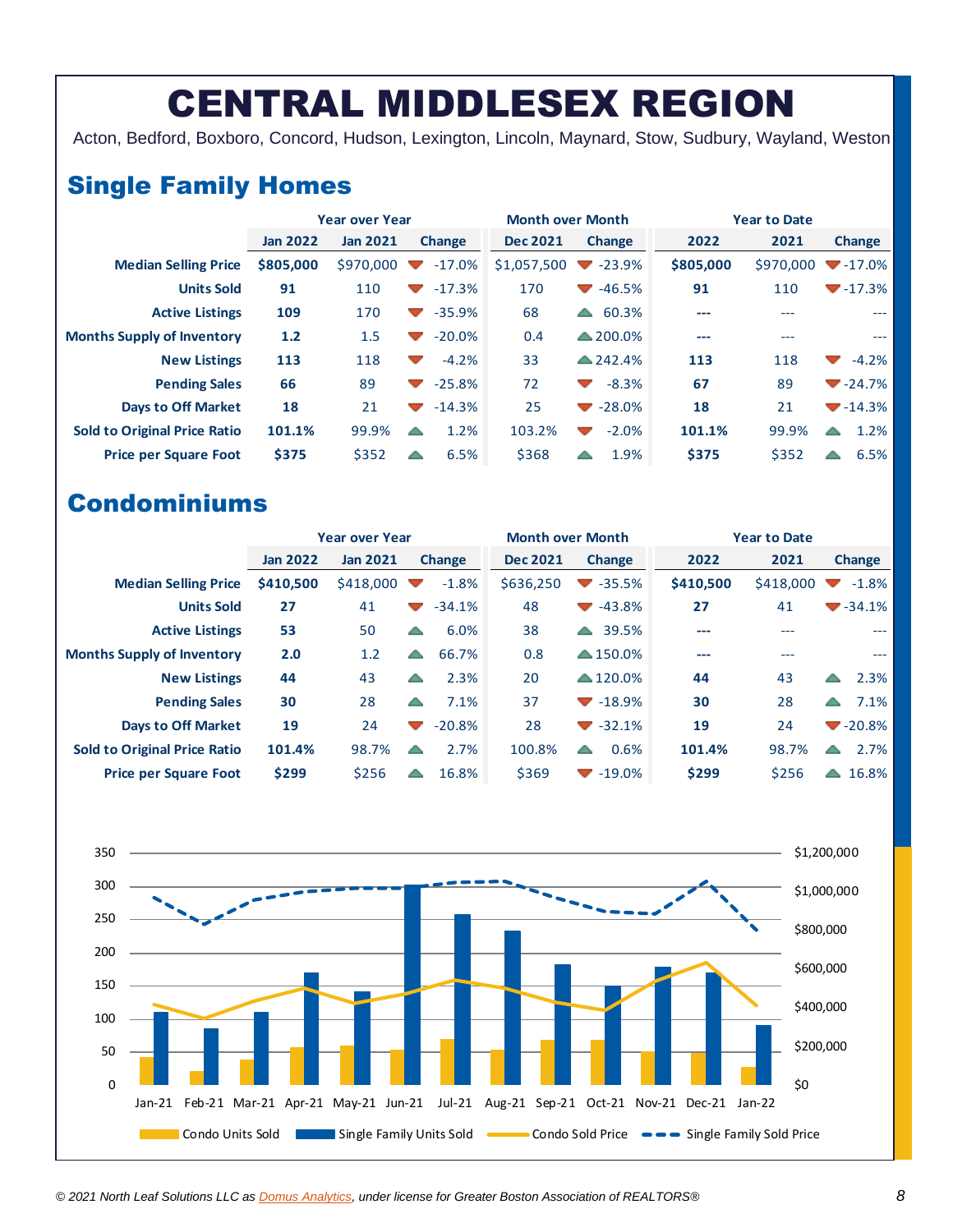### EASTERN MIDDLESEX REGION

Burlington, Malden, Medford, Melrose, North Reading, Reading, Stoneham, Wakefield, Wilmington, Winchester, Woburn

### Single Family Homes

|                                     | <b>Year over Year</b> |                 |                                               | <b>Month over Month</b> |                             | <b>Year to Date</b> |           |                     |  |
|-------------------------------------|-----------------------|-----------------|-----------------------------------------------|-------------------------|-----------------------------|---------------------|-----------|---------------------|--|
|                                     | <b>Jan 2022</b>       | <b>Jan 2021</b> | <b>Change</b>                                 | <b>Dec 2021</b>         | <b>Change</b>               | 2022                | 2021      | <b>Change</b>       |  |
| <b>Median Selling Price</b>         | \$710,000             | \$615,000       | 15.4%<br>$\blacktriangle$                     | \$722,500               | $-1.7%$<br>┳                | \$710,000           | \$615,000 | $\triangle$ 15.4%   |  |
| <b>Units Sold</b>                   | 131                   | 163             | $-19.6%$<br>$\sim$                            | 278                     | $\blacktriangledown$ -52.9% | 131                 | 163       | $-19.6%$            |  |
| <b>Active Listings</b>              | 68                    | 119             | $-42.9%$<br>$\overline{\phantom{a}}$          | 65                      | 4.6%<br>▲                   | ---                 | ---       | ---                 |  |
| <b>Months Supply of Inventory</b>   | 0.5                   | 0.7             | $-28.6%$<br>$\blacktriangledown$              | 0.2                     | $\triangle$ 150.0%          | ---                 | ---       | $---$               |  |
| <b>New Listings</b>                 | 95                    | 134             | $-29.1%$<br>$\overline{\phantom{a}}$          | 91                      | 4.4%<br>$\sqrt{2}$          | 95                  | 134       | $-29.1%$            |  |
| <b>Pending Sales</b>                | 92                    | 109             | $-15.6%$<br><b>Contract Contract Contract</b> | 143                     | $\blacktriangledown$ -35.7% | 92                  | 109       | $-15.6%$            |  |
| <b>Days to Off Market</b>           | 18                    | 20              | $-10.0%$<br><b>Contract Contract Contract</b> | 20                      | $-10.0\%$                   | 18                  | 20        | $-10.0\%$           |  |
| <b>Sold to Original Price Ratio</b> | 102.7%                | 100.3%          | 2.4%<br>▲                                     | 102.5%                  | 0.2%<br>▲                   | 102.7%              | 100.3%    | 2.4%<br>$\triangle$ |  |
| <b>Price per Square Foot</b>        | \$385                 | \$358           | 7.5%<br>▲                                     | \$376                   | 2.4%                        | \$385               | \$358     | 7.5%<br>△           |  |

|                                     | <b>Year over Year</b> |                 |                                   |               | <b>Month over Month</b> |                          |                             | <b>Year to Date</b> |           |                          |           |
|-------------------------------------|-----------------------|-----------------|-----------------------------------|---------------|-------------------------|--------------------------|-----------------------------|---------------------|-----------|--------------------------|-----------|
|                                     | <b>Jan 2022</b>       | <b>Jan 2021</b> |                                   | <b>Change</b> | <b>Dec 2021</b>         |                          | Change                      | 2022                | 2021      |                          | Change    |
| <b>Median Selling Price</b>         | \$550,000             | \$499,900       | $\blacktriangle$                  | 10.0%         | \$519,950               | $\triangle$              | 5.8%                        | \$550,000           | \$499,900 | △                        | 10.0%     |
| <b>Units Sold</b>                   | 79                    | 87              | $\blacktriangledown$              | $-9.2%$       | 124                     |                          | $\blacktriangledown$ -36.3% | 79                  | 87        | $\overline{\phantom{a}}$ | $-9.2%$   |
| <b>Active Listings</b>              | 73                    | 143             | $\blacktriangledown$              | $-49.0%$      | 68                      | △                        | 7.4%                        | ---                 | ---       |                          | ---       |
| <b>Months Supply of Inventory</b>   | 0.9                   | 1.6             |                                   | $-43.8%$      | 0.5                     | $\blacktriangle$         | 80.0%                       | ---                 | ---       |                          | ---       |
| <b>New Listings</b>                 | 87                    | 106             | <b>Contract Contract</b>          | $-17.9%$      | 63                      | $\blacktriangle$         | 38.1%                       | 87                  | 106       |                          | $-17.9%$  |
| <b>Pending Sales</b>                | 71                    | 85              | <b>Contract Contract Contract</b> | $-16.5%$      | 80                      |                          | $-11.3%$                    | 71                  | 85        |                          | $-16.5%$  |
| <b>Days to Off Market</b>           | 18                    | 25              | ▼                                 | $-28.0%$      | 22                      |                          | $-18.2%$                    | 18                  | 25        |                          | $-28.0\%$ |
| <b>Sold to Original Price Ratio</b> | 100.4%                | 97.9%           | △                                 | 2.6%          | 100.7%                  | $\overline{\phantom{a}}$ | $-0.3%$                     | 100.4%              | 97.9%     | ▲                        | 2.6%      |
| <b>Price per Square Foot</b>        | \$417                 | \$400           | △                                 | 4.3%          | \$400                   | $\overline{\phantom{a}}$ | 4.3%                        | <b>S417</b>         | \$400     | △                        | 4.3%      |

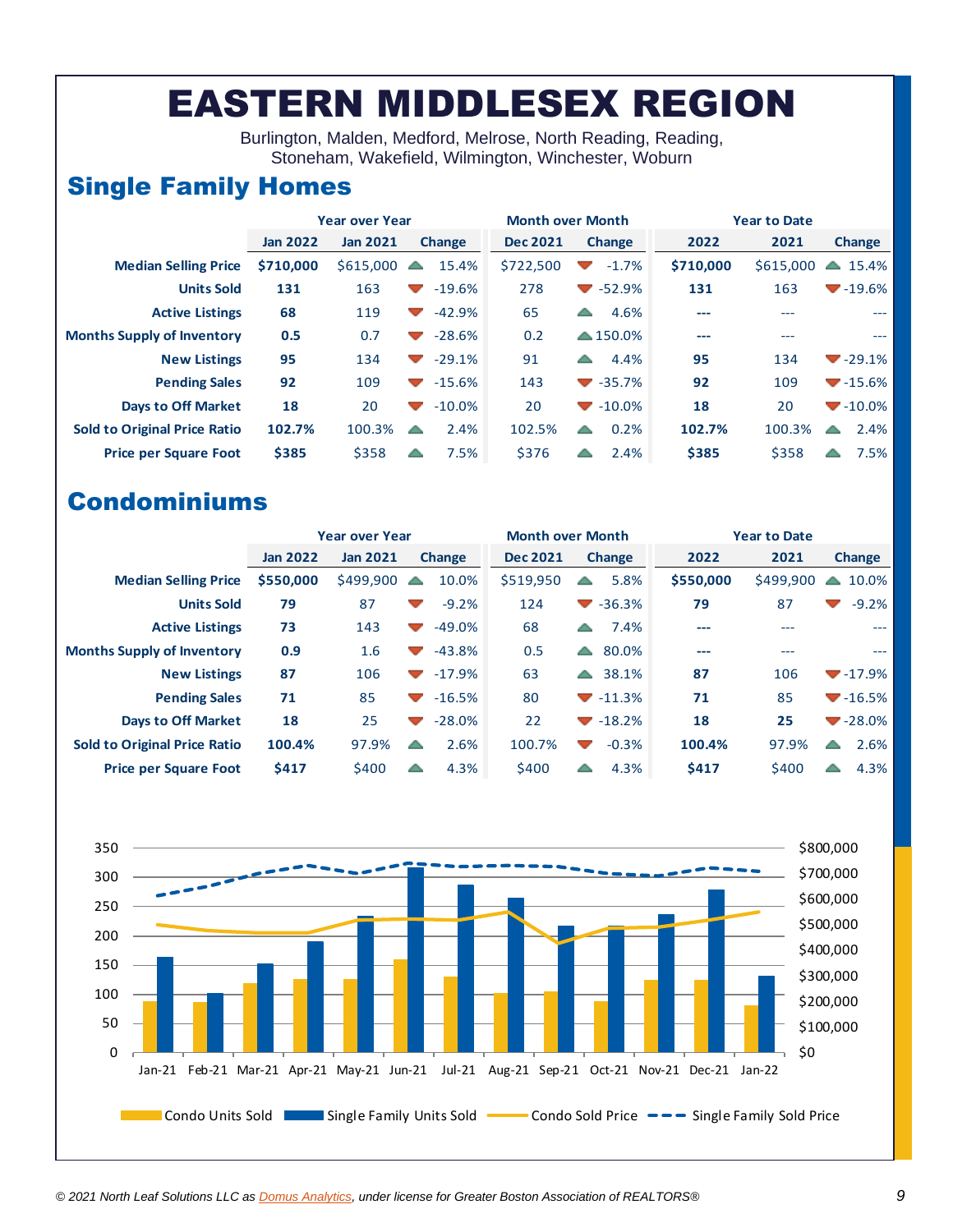## METRO BOSTON REGION

Arlington, Belmont, Boston, Brookline, Cambridge, Chelsea, Dedham, Everett, Milton, Newton, Revere, Somerville, Waltham, Watertown, Winthrop

### Single Family Homes

|                                     |                 | <b>Year over Year</b> |                                      | <b>Month over Month</b> |                                               | <b>Year to Date</b> |           |                                      |  |
|-------------------------------------|-----------------|-----------------------|--------------------------------------|-------------------------|-----------------------------------------------|---------------------|-----------|--------------------------------------|--|
|                                     | <b>Jan 2022</b> | <b>Jan 2021</b>       | <b>Change</b>                        | <b>Dec 2021</b>         | <b>Change</b>                                 | 2022                | 2021      | Change                               |  |
| <b>Median Selling Price</b>         | \$830,000       | \$825,000             | 0.6%<br>$\triangle$                  | \$844,500               | $-1.7%$<br>$\sim$                             | \$830,000           | \$825,000 | 0.6%<br>$\sqrt{2}$                   |  |
| <b>Units Sold</b>                   | 214             | 255                   | $-16.1%$<br>$\overline{\phantom{a}}$ | 394                     | $-45.7%$<br><b>Contract Contract Contract</b> | 212                 | 255       | $-16.9%$                             |  |
| <b>Active Listings</b>              | 221             | 307                   | $-28.0%$<br>$\overline{\phantom{a}}$ | 206                     | 7.3%<br>△                                     | ---                 | $---$     | $-$                                  |  |
| <b>Months Supply of Inventory</b>   | 1.0             | 1.2                   | $-16.7%$<br>▽                        | 0.5                     | $\triangle$ 100.0%                            | ---                 | ---       | $---$                                |  |
| <b>New Listings</b>                 | 185             | 206                   | $-10.2%$<br>$\mathcal{L}$            | 144                     | 28.5%<br>$\blacktriangle$                     | 184                 | 206       | $\blacktriangledown$ -10.7%          |  |
| <b>Pending Sales</b>                | 149             | 159                   | $-6.3%$<br>$\overline{\phantom{a}}$  | 217                     | $\blacktriangledown$ -31.3%                   | 148                 | 159       | $-6.9\%$<br>$\overline{\phantom{a}}$ |  |
| <b>Days to Off Market</b>           | 19              | 24                    | $-20.8%$<br>$\overline{\phantom{a}}$ | 22                      | $-13.6%$                                      | 19                  | 24        | $-20.8\%$                            |  |
| <b>Sold to Original Price Ratio</b> | 99.4%           | 97.8%                 | 1.6%<br>▲                            | 101.1%                  | $-1.7%$<br><b>Contract Contract</b>           | 99.4%               | 97.8%     | 1.6%<br>▲                            |  |
| <b>Price per Square Foot</b>        | \$440           | \$427                 | 3.0%<br>△                            | \$465                   | $-5.4%$<br>$\overline{\mathcal{A}}$           | \$442               | \$427     | 3.5%<br>△                            |  |

|                                     | <b>Year over Year</b> |                 |                                               |  | <b>Month over Month</b>   |                                   |                    | <b>Year to Date</b> |           |               |                             |
|-------------------------------------|-----------------------|-----------------|-----------------------------------------------|--|---------------------------|-----------------------------------|--------------------|---------------------|-----------|---------------|-----------------------------|
|                                     | <b>Jan 2022</b>       | <b>Jan 2021</b> | <b>Change</b>                                 |  | <b>Dec 2021</b><br>Change |                                   | 2022               | 2021                |           | <b>Change</b> |                             |
| <b>Median Selling Price</b>         | \$669,950             | \$645,000       | 3.9%<br>▲                                     |  | \$675,000                 | <b>Alberta</b>                    | $-0.7%$            | \$669,900           | \$645,000 | ∸             | 3.9%                        |
| <b>Units Sold</b>                   | 516                   | 535             | $-3.6%$<br>$\sim$                             |  | 772                       | <b>Contract Contract Contract</b> | $-33.2%$           | 519                 | 535       |               | $-3.0%$                     |
| <b>Active Listings</b>              | 911                   | 1,639           | $-44.4%$<br>$\overline{\phantom{a}}$          |  | 878                       | ▲                                 | 3.8%               | ---                 | ---       |               | ---                         |
| <b>Months Supply of Inventory</b>   | 1.8                   | 3.1             | $-41.9%$<br>$\overline{\phantom{a}}$          |  | 1.1                       |                                   | 63.6%              | ---                 | ---       |               | $---$                       |
| <b>New Listings</b>                 | 652                   | 847             | $-23.0%$<br><b>Contract Contract Contract</b> |  | 300                       |                                   | $\triangle$ 117.3% | 652                 | 847       |               | $-23.0\%$                   |
| <b>Pending Sales</b>                | 463                   | 552             | $-16.1%$<br><b>Contract Contract Contract</b> |  | 565                       |                                   | $-18.1%$           | 462                 | 552       |               | $-16.3%$                    |
| <b>Days to Off Market</b>           | 27                    | 65              | $-58.5%$<br>$\mathcal{L}$                     |  | 46                        |                                   | $-41.3%$           | 28                  | 65        |               | $\blacktriangledown$ -56.9% |
| <b>Sold to Original Price Ratio</b> | 97.1%                 | 96.0%           | 1.1%<br>△                                     |  | 97.9%                     | <b>Contract Contract</b>          | $-0.8%$            | 97.1%               | 96.0%     | ▲             | 1.1%                        |
| <b>Price per Square Foot</b>        | \$602                 | \$594           | 1.3%<br>△                                     |  | \$670                     |                                   | $-10.1\%$          | \$602               | \$594     |               | 1.3%                        |

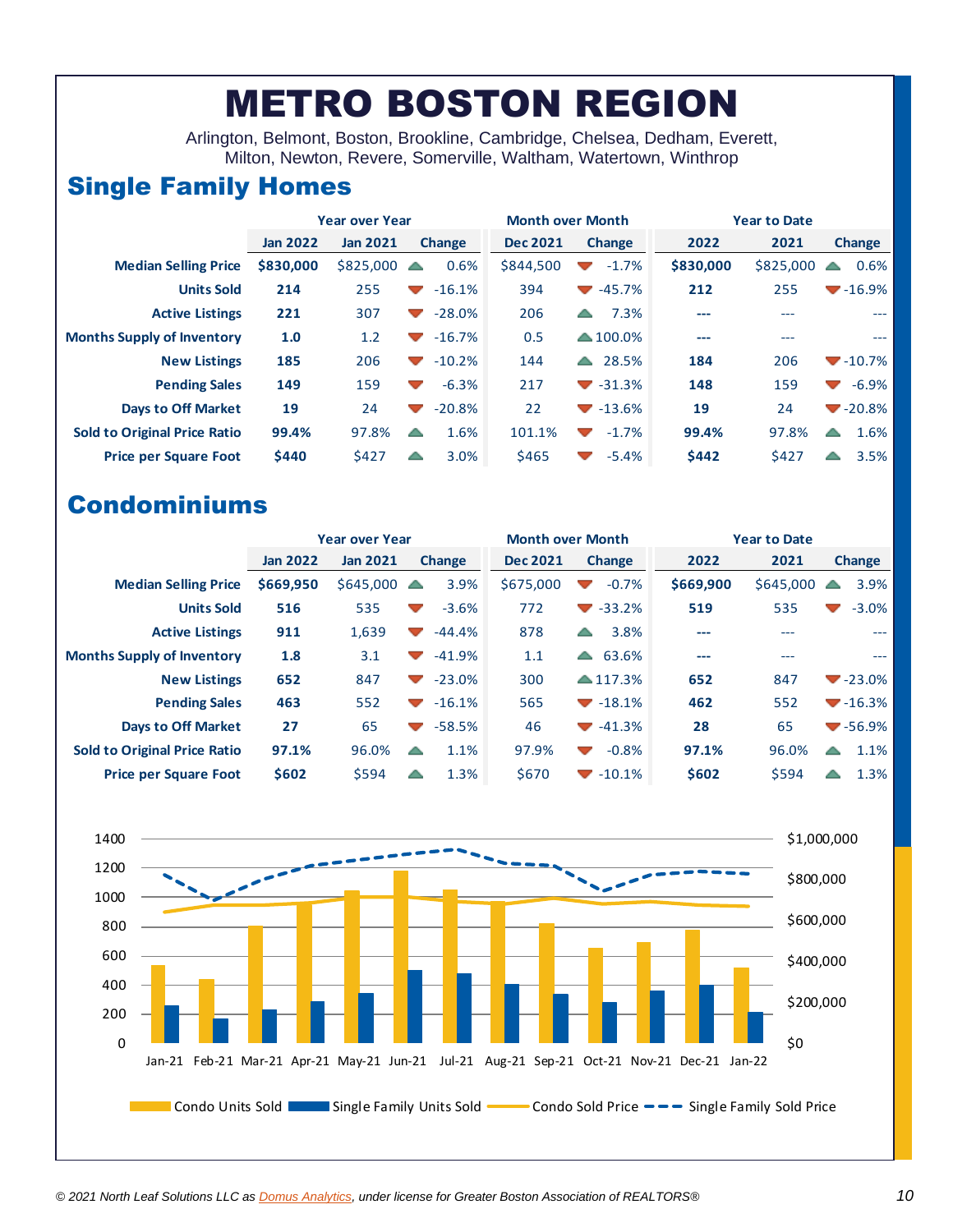## METRO WEST REGION

Ashland, Dover, Framingham, Holliston, Hopkinton, Medfield, Medway, Millis, Natick, Needham, Sherborn, Wellesley

### Single Family Homes

|                                     |                 | <b>Year over Year</b> |                                                        | <b>Month over Month</b>   |                                              | <b>Year to Date</b> |           |                          |  |
|-------------------------------------|-----------------|-----------------------|--------------------------------------------------------|---------------------------|----------------------------------------------|---------------------|-----------|--------------------------|--|
|                                     | <b>Jan 2022</b> | <b>Jan 2021</b>       | <b>Change</b>                                          | <b>Dec 2021</b><br>Change |                                              | 2022                | 2021      | Change                   |  |
| <b>Median Selling Price</b>         | \$692,500       | \$675,000             | 2.6%<br>$\triangle$                                    | \$743,500                 | $-6.9%$<br>$\blacktriangledown$              | \$692,500           | \$675,000 | 2.6%                     |  |
| <b>Units Sold</b>                   | 150             | 174                   | $-13.8%$<br>$\overline{\phantom{a}}$                   | 224                       | $\blacktriangledown$ -33.0%                  | 150                 | 174       | $-13.8%$                 |  |
| <b>Active Listings</b>              | 89              | 150                   | $-40.7%$<br><b>Contract Contract Contract</b>          | 79                        | 12.7%<br>$\blacktriangle$                    | ---                 | ---       | $\overline{a}$           |  |
| <b>Months Supply of Inventory</b>   | 0.6             | 0.9                   | $-33.3%$<br>$\blacktriangledown$                       | 0.4                       | 50.0%<br>$\blacktriangle$                    | ---                 | ---       | $---$                    |  |
| <b>New Listings</b>                 | 126             | 143                   | $-11.9%$<br><b>Contract Contract Contract</b>          | 80                        | 57.5%<br>△                                   | 127                 | 143       | $-11.2%$                 |  |
| <b>Pending Sales</b>                | 107             | 125                   | $-14.4%$<br><b>Contract Contract Contract</b>          | 125                       | $-14.4%$                                     | 107                 | 125       | $-14.4%$                 |  |
| <b>Days to Off Market</b>           | 16              | 18                    | $-11.1%$<br><b>Contract Contract Contract Contract</b> | 20                        | $-20.0\%$                                    | 16                  | 18        | $-11.1%$                 |  |
| <b>Sold to Original Price Ratio</b> | 101.5%          | 100.0%                | 1.5%<br>$\triangle$                                    | 101.7%                    | $-0.2%$<br><b>Alberta</b>                    | 101.5%              | 100.0%    | 1.5%<br>$\blacktriangle$ |  |
| <b>Price per Square Foot</b>        | \$342           | \$315                 | 8.6%<br>△                                              | \$348                     | $-1.7%$<br><b>Contract Contract Contract</b> | \$342               | \$315     | 8.6%<br>△                |  |

|                                     | <b>Year over Year</b> | <b>Month over Month</b> |                          |               | <b>Year to Date</b> |                                            |                    |           |           |   |               |
|-------------------------------------|-----------------------|-------------------------|--------------------------|---------------|---------------------|--------------------------------------------|--------------------|-----------|-----------|---|---------------|
|                                     | <b>Jan 2022</b>       | <b>Jan 2021</b>         |                          | <b>Change</b> | <b>Dec 2021</b>     |                                            | <b>Change</b>      | 2022      | 2021      |   | <b>Change</b> |
| <b>Median Selling Price</b>         | \$502,500             | \$495,000               | △                        | 1.5%          | \$570,450           | <b>Contract Contract Contract Contract</b> | $-11.9%$           | \$502,500 | \$495,000 |   | 1.5%          |
| <b>Units Sold</b>                   | 44                    | 47                      | $\blacktriangledown$     | $-6.4%$       | 78                  | $\mathcal{L}$                              | $-43.6%$           | 44        | 47        |   | $-6.4%$       |
| <b>Active Listings</b>              | 55                    | 107                     | $\overline{\phantom{a}}$ | $-48.6%$      | 48                  | $\leftarrow$                               | 14.6%              | ---       | ---       |   | ---           |
| <b>Months Supply of Inventory</b>   | 1.3                   | 2.3                     | $\sim$                   | $-43.5%$      | 0.6                 |                                            | $\triangle$ 116.7% | ---       | ---       |   | $---$         |
| <b>New Listings</b>                 | 50                    | 66                      | $\overline{\phantom{a}}$ | $-24.2%$      | 35                  | $\triangle$                                | 42.9%              | 50        | 66        |   | $-24.2%$      |
| <b>Pending Sales</b>                | 40                    | 50                      | $\blacktriangledown$     | $-20.0%$      | 38                  | $\triangle$                                | 5.3%               | 39        | 50        |   | $-22.0\%$     |
| <b>Days to Off Market</b>           | 16                    | 28                      | $\overline{\phantom{a}}$ | $-42.9%$      | 16                  | $\blacksquare$                             | 0.0%               | 16        | 28        |   | $-42.9%$      |
| <b>Sold to Original Price Ratio</b> | 101.0%                | 99.3%                   | △                        | 1.7%          | 100.1%              | △                                          | 0.9%               | 101.0%    | 99.3%     | △ | 1.7%          |
| <b>Price per Square Foot</b>        | \$332                 | \$326                   | △                        | 1.8%          | \$300               | $\triangle$                                | 10.7%              | \$332     | \$326     |   | 1.8%          |

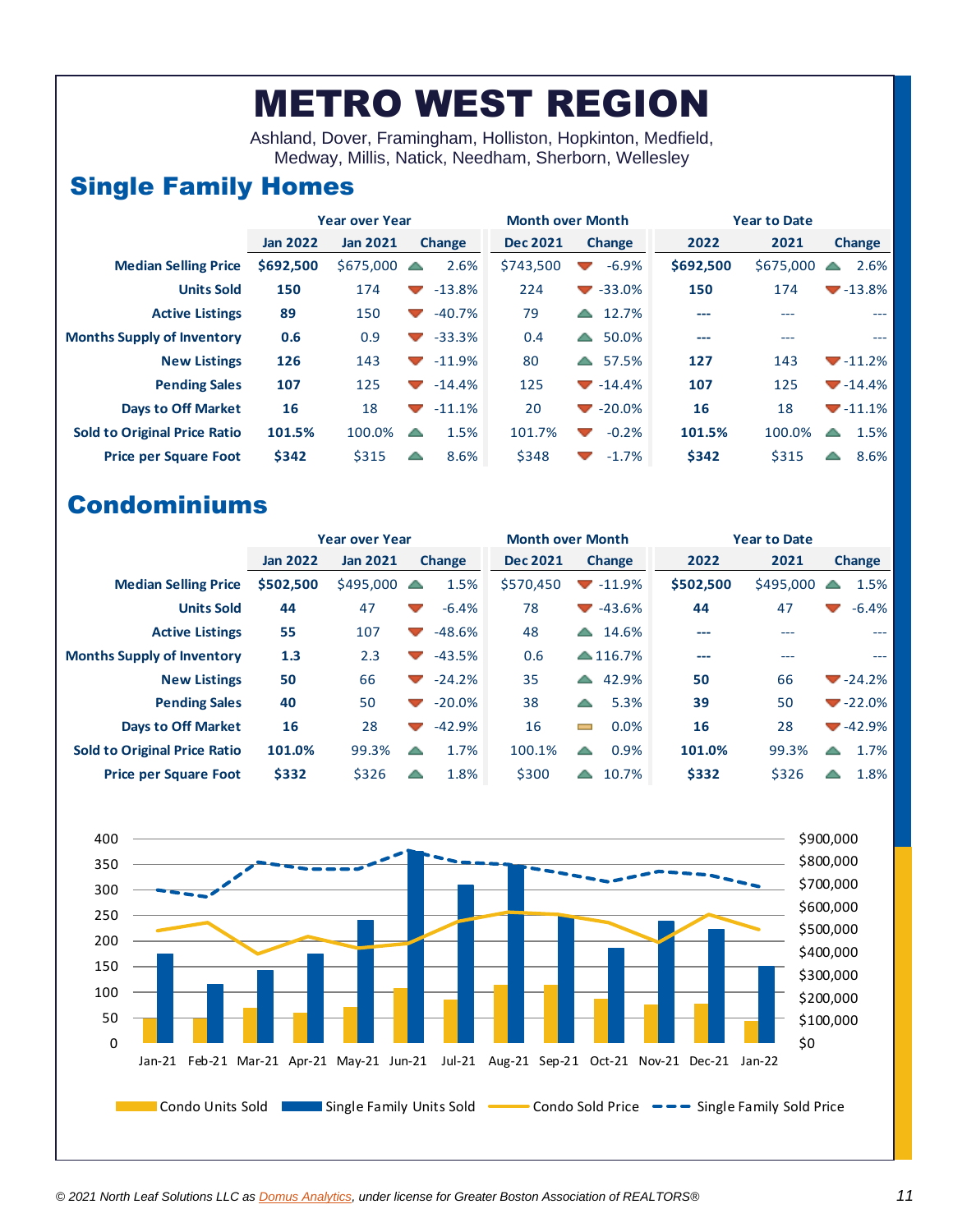### SOUTHERN NORFOLK REGION

Avon, Bellingham, Canton, Foxboro, Franklin, Mansfield, Norfolk, Norwood, Randolph, Sharon, Stoughton, Walpole, Westwood, Wrentham

### Single Family Homes

|                                     |                 | <b>Year over Year</b> |                                      | <b>Month over Month</b> |                                     | <b>Year to Date</b> |           |                                     |  |  |
|-------------------------------------|-----------------|-----------------------|--------------------------------------|-------------------------|-------------------------------------|---------------------|-----------|-------------------------------------|--|--|
|                                     | <b>Jan 2022</b> | <b>Jan 2021</b>       | <b>Change</b>                        | <b>Dec 2021</b>         | <b>Change</b>                       | 2022                | 2021      | Change                              |  |  |
| <b>Median Selling Price</b>         | \$600,000       | \$551.214             | 8.9%<br>▲                            | \$552,000               | 8.7%<br>▵                           | \$600,000           | \$551,214 | 8.9%                                |  |  |
| <b>Units Sold</b>                   | 163             | 181                   | $-9.9%$<br>$\overline{\phantom{a}}$  | 239                     | $\blacktriangledown$ -31.8%         | 163                 | 181       | $-9.9%$<br>$\overline{\phantom{a}}$ |  |  |
| <b>Active Listings</b>              | 117             | 188                   | $-37.8%$<br>$\sim$                   | 115                     | 1.7%<br>$\triangle$                 | ---                 | ---       | ---                                 |  |  |
| <b>Months Supply of Inventory</b>   | 0.7             | 1.0                   | $-30.0%$<br>$\overline{\phantom{a}}$ | 0.5                     | 40.0%<br>$\triangle$                | $---$               | ---       | $---$                               |  |  |
| <b>New Listings</b>                 | 129             | 157                   | $-17.8%$<br>$\sim$                   | 103                     | 25.2%<br>$\sim$                     | 129                 | 157       | $-17.8%$                            |  |  |
| <b>Pending Sales</b>                | 116             | 128                   | $-9.4%$<br>$\overline{\phantom{a}}$  | 153                     | $-24.2%$                            | 116                 | 128       | $-9.4%$<br>$\overline{\phantom{a}}$ |  |  |
| <b>Days to Off Market</b>           | 19              | 20                    | $-5.0%$<br>$\overline{\phantom{a}}$  | 20                      | $-5.0%$<br>$\sim$                   | 19                  | 20        | $-5.0%$<br>$\overline{\phantom{a}}$ |  |  |
| <b>Sold to Original Price Ratio</b> | 101.7%          | 100.6%                | 1.1%<br>$\triangle$                  | 101.7%                  | $0.0\%$<br>$\overline{\phantom{0}}$ | 101.7%              | 100.6%    | 1.1%<br>$\blacktriangle$            |  |  |
| <b>Price per Square Foot</b>        | \$312           | \$275                 | 13.5%<br>△                           | \$315                   | $-1.0%$<br>$\overline{\phantom{a}}$ | \$312               | \$275     | 13.5%<br>△                          |  |  |

|                                     |                 | <b>Year over Year</b> |                                      | <b>Month over Month</b> |                                               | <b>Year to Date</b> |           |               |  |  |
|-------------------------------------|-----------------|-----------------------|--------------------------------------|-------------------------|-----------------------------------------------|---------------------|-----------|---------------|--|--|
|                                     | <b>Jan 2022</b> | <b>Jan 2021</b>       | <b>Change</b>                        | <b>Dec 2021</b>         | <b>Change</b>                                 | 2022                | 2021      | <b>Change</b> |  |  |
| <b>Median Selling Price</b>         | \$340,000       | \$365,000             | $-6.8%$<br><b>Service</b>            | \$355,000               | $-4.2%$                                       | \$340,000           | \$365,000 | $-6.8%$       |  |  |
| <b>Units Sold</b>                   | 46              | 59                    | $-22.0%$<br>$\blacktriangledown$     | 87                      | $-47.1%$<br>$\mathcal{L}$                     | 46                  | 59        | $-22.0\%$     |  |  |
| <b>Active Listings</b>              | 49              | 107                   | $-54.2%$<br>$\overline{\phantom{a}}$ | 46                      | 6.5%<br>$\blacktriangle$                      | ---                 | ---       | ---           |  |  |
| <b>Months Supply of Inventory</b>   | 1.1             | 1.8                   | $-38.9%$<br>▽                        | 0.5                     | $\triangle$ 120.0%                            | ---                 | ---       | $---$         |  |  |
| <b>New Listings</b>                 | 54              | 99                    | $-45.5%$<br>$\blacktriangledown$     | 46                      | 17.4%<br>$\leftarrow$                         | 54                  | 99        | $-45.5%$      |  |  |
| <b>Pending Sales</b>                | 57              | 72                    | $-20.8%$<br>$\blacktriangledown$     | 64                      | $\blacktriangledown$ -10.9%                   | 57                  | 72        | $-20.8\%$     |  |  |
| <b>Days to Off Market</b>           | 16              | 18                    | $-11.1%$<br>$\mathcal{L}$            | 20                      | $-20.0%$<br><b>Contract Contract Contract</b> | 16                  | 18        | $-11.1%$      |  |  |
| <b>Sold to Original Price Ratio</b> | 100.0%          | 99.0%                 | 1.0%<br>△                            | 101.7%                  | $-1.7%$<br>$\blacktriangledown$               | 100.0%              | 99.0%     | 1.0%<br>▲     |  |  |
| <b>Price per Square Foot</b>        | \$286           | \$272                 | 5.1%<br>△                            | \$276                   | 3.6%<br>△                                     | \$286               | \$272     | 5.1%          |  |  |

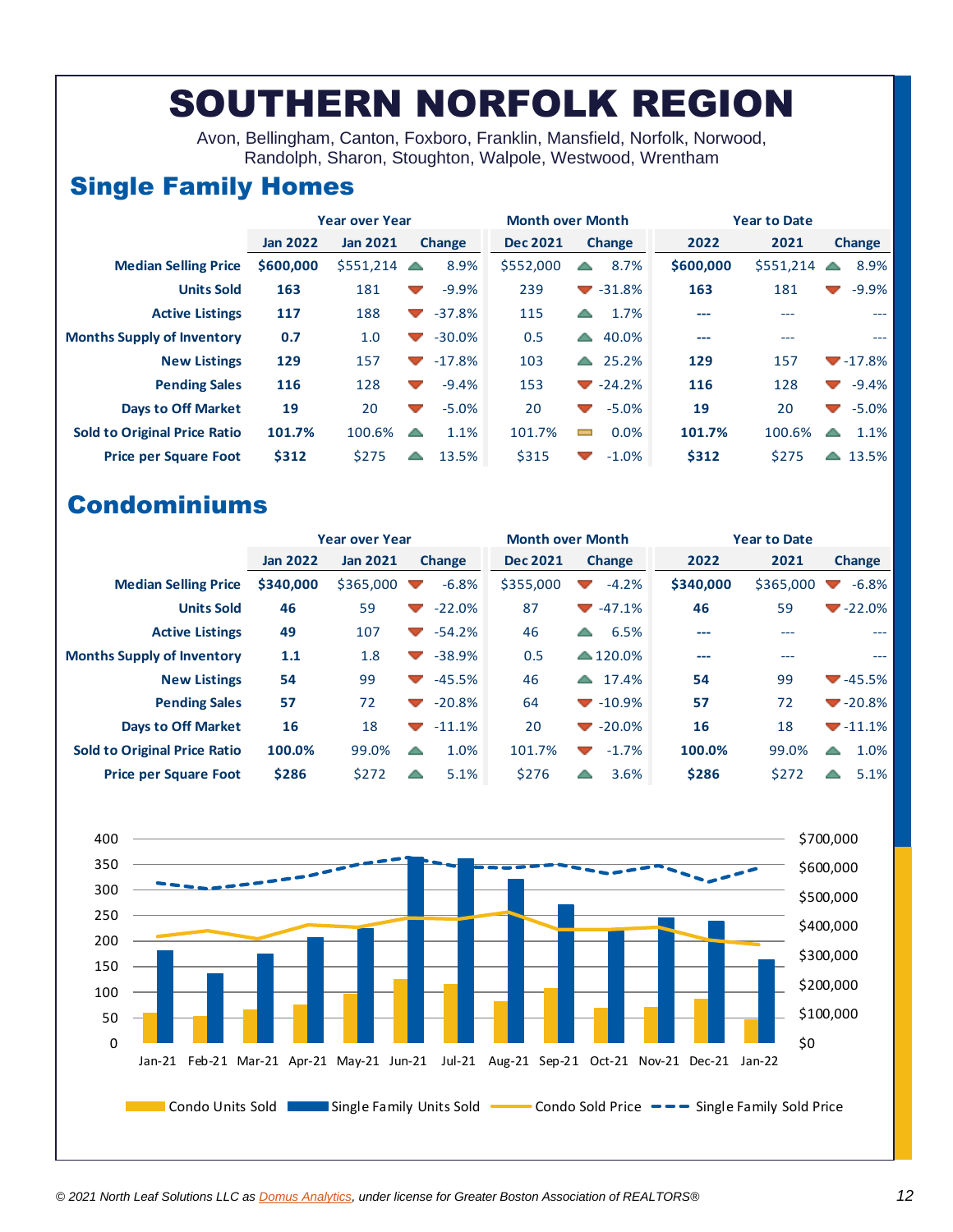# CITY OF BOSTON

### Single Family Homes

|                                     | <b>Year over Year</b> |                 | <b>Month over Month</b>  |               |                 | <b>Year to Date</b>      |               |           |                      |             |                     |
|-------------------------------------|-----------------------|-----------------|--------------------------|---------------|-----------------|--------------------------|---------------|-----------|----------------------|-------------|---------------------|
|                                     | <b>Jan 2022</b>       | <b>Jan 2021</b> |                          | <b>Change</b> | <b>Dec 2021</b> |                          | <b>Change</b> | 2022      | 2021                 |             | <b>Change</b>       |
| <b>Median Selling Price</b>         | \$761,000             | \$705,000       | $\triangle$              | 7.9%          | \$730,000       | ∸                        | 4.2%          | \$761,000 | $$705,000 \triangle$ |             | 7.9%                |
| <b>Units Sold</b>                   | 69                    | 77              | $\mathcal{L}$            | $-10.4%$      | 120             | $\overline{\phantom{a}}$ | $-42.5%$      | 69        | 77                   |             | $-10.4%$            |
| <b>Active Listings</b>              | 87                    | 107             | $\sim$                   | $-18.7%$      | 89              | $\blacktriangledown$     | $-2.2%$       | ---       | ---                  |             | ---                 |
| <b>Months Supply of Inventory</b>   | 1.3                   | 1.4             | $\overline{\phantom{a}}$ | $-7.1%$       | 0.7             | △                        | 85.7%         | ---       | $---$                |             | $\qquad \qquad - -$ |
| <b>New Listings</b>                 | 59                    | 48              | $\blacktriangle$         | 22.9%         | 53              | △                        | 11.3%         | 59        | 48                   | △           | 22.9%               |
| <b>Pending Sales</b>                | 55                    | 44              | △                        | 25.0%         | 72              |                          | $-23.6%$      | 55        | 44                   | △           | 25.0%               |
| <b>Days to Off Market</b>           | 21                    | 41              | $\sim$                   | $-48.8%$      | 25              | $\blacktriangledown$     | $-16.0%$      | 21        | 41                   |             | $-48.8%$            |
| <b>Sold to Original Price Ratio</b> | 98.0%                 | 97.6%           | △                        | 0.4%          | 98.8%           | $\overline{\phantom{a}}$ | $-0.8%$       | 98.0%     | 97.6%                | $\triangle$ | 0.4%                |
| <b>Price per Square Foot</b>        | \$436                 | \$425           | △                        | 2.6%          | \$456           |                          | $-4.4%$       | \$436     | \$425                |             | 2.6%                |

|                                     | <b>Year over Year</b> |                 | <b>Month over Month</b>  |               |                 | <b>Year to Date</b>      |               |           |           |                          |          |
|-------------------------------------|-----------------------|-----------------|--------------------------|---------------|-----------------|--------------------------|---------------|-----------|-----------|--------------------------|----------|
|                                     | <b>Jan 2022</b>       | <b>Jan 2021</b> |                          | <b>Change</b> | <b>Dec 2021</b> |                          | <b>Change</b> | 2022      | 2021      |                          | Change   |
| <b>Median Selling Price</b>         | \$662,000             | \$654,950       | △                        | 1.1%          | \$699,500       |                          | $-5.4%$       | \$662,000 | \$654,950 | △                        | 1.1%     |
| <b>Units Sold</b>                   | 302                   | 324             | $\overline{\phantom{a}}$ | $-6.8%$       | 458             | $\overline{\phantom{a}}$ | $-34.1%$      | 302       | 324       | $\overline{\phantom{a}}$ | $-6.8%$  |
| <b>Active Listings</b>              | 678                   | 1,141           | $\overline{\phantom{a}}$ | $-40.6%$      | 679             | $\blacktriangledown$     | $-0.1%$       | $---$     | ---       |                          | $---$    |
| <b>Months Supply of Inventory</b>   | 2.2                   | 3.5             | $\blacktriangledown$     | $-37.1%$      | 1.5             | △                        | 46.7%         | ---       | $---$     |                          | ---      |
| <b>New Listings</b>                 | 451                   | 537             | $\blacktriangledown$     | $-16.0%$      | 196             | △                        | 130.1%        | 451       | 537       | ▽                        | $-16.0%$ |
| <b>Pending Sales</b>                | 306                   | 336             | $\overline{\phantom{a}}$ | $-8.9%$       | 347             |                          | $-11.8%$      | 306       | 336       | $\overline{\phantom{a}}$ | $-8.9%$  |
| <b>Days to Off Market</b>           | 31                    | 69              | $\mathcal{L}$            | $-55.1%$      | 53              | $\overline{\phantom{a}}$ | $-41.5%$      | 31        | 69        | $\overline{\phantom{a}}$ | $-55.1%$ |
| <b>Sold to Original Price Ratio</b> | 96.3%                 | 95.3%           | △                        | 1.0%          | 97.2%           | $\overline{\phantom{a}}$ | $-0.9%$       | 96.3%     | 95.3%     | △                        | 1.0%     |
| <b>Price per Square Foot</b>        | \$661                 | \$695           | v.                       | $-4.9%$       | \$722           |                          | $-8.4%$       | \$661     | \$695     | $\overline{\phantom{a}}$ | $-4.9%$  |

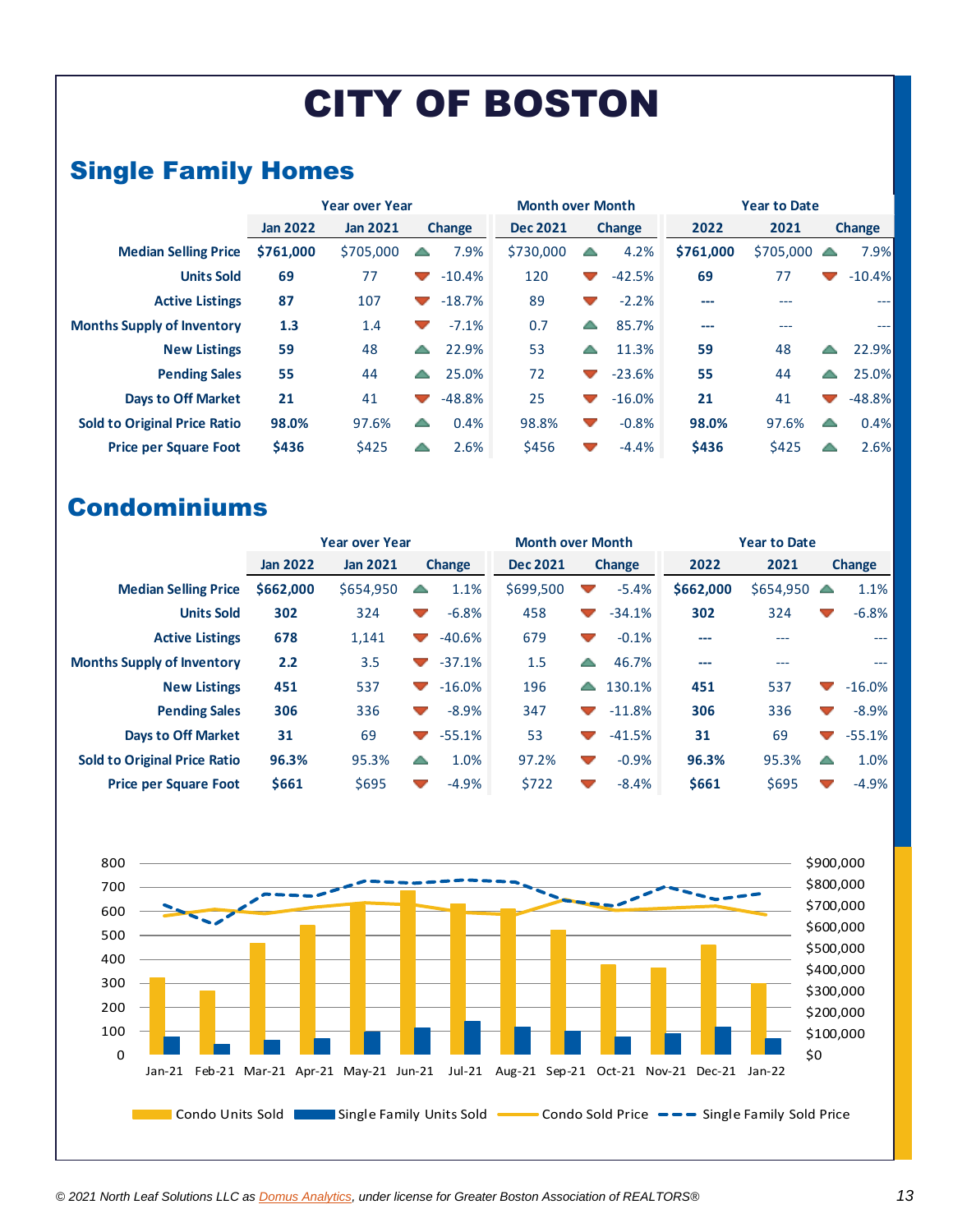### MULTI-FAMILY MARKET SUMMARY

Includes all 64 towns within the GBAR jurisdictional area

### 2 Family Homes

|                                     |                 | <b>Year over Year</b> |                          |               | <b>Month over Month</b> |                          |               | <b>Year to Date</b> |           |                          |               |  |
|-------------------------------------|-----------------|-----------------------|--------------------------|---------------|-------------------------|--------------------------|---------------|---------------------|-----------|--------------------------|---------------|--|
|                                     | <b>Jan 2022</b> | <b>Jan 2021</b>       |                          | <b>Change</b> | <b>Dec 2021</b>         |                          | <b>Change</b> | 2022                | 2021      |                          | <b>Change</b> |  |
| <b>Median Selling Price</b>         | \$889,500       | \$750,000             | △                        | 18.6%         | \$875,000               | △                        | 1.7%          | \$889,500           | \$750,000 | $\overline{\phantom{a}}$ | 18.6%         |  |
| <b>Units Sold</b>                   | 92              | 126                   | $\blacktriangledown$     | $-27.0%$      | 183                     | $\blacktriangledown$     | $-49.7%$      | 92                  | 126       |                          | $-27.0\%$     |  |
| <b>Active Listings</b>              | 140             | 177                   | $\overline{\phantom{a}}$ | $-20.9%$      | 118                     | △                        | 18.6%         | ---                 | ---       |                          | $---$         |  |
| <b>Months Supply of Inventory</b>   | 1.5             | 1.4                   | △                        | 7.1%          | 0.6                     | <b>A</b>                 | 150.0%        | ---                 | ---       |                          | $\cdots$      |  |
| <b>New Listings</b>                 | 121             | 123                   | $\overline{\phantom{a}}$ | $-1.6%$       | 77                      |                          | 57.1%         | 121                 | 123       | $\blacktriangledown$     | $-1.6%$       |  |
| <b>Pending Sales</b>                | 72              | 81                    | $\sqrt{2}$               | $-11.1%$      | 118                     | $\blacktriangledown$     | $-39.0%$      | 72                  | 81        | $\blacktriangledown$     | $-11.1%$      |  |
| <b>Days to Off Market</b>           | 21              | 20                    | △                        | 5.0%          | 24                      | $\blacktriangledown$     | $-12.5%$      | 21                  | 20        | △                        | 5.0%          |  |
| <b>Sold to Original Price Ratio</b> | 99.3%           | 96.9%                 | △                        | 2.5%          | 100.4%                  | $\overline{\phantom{a}}$ | $-1.1%$       | 99.3%               | 96.9%     | △                        | 2.5%          |  |
| <b>Price per Square Foot</b>        | \$357           | \$314                 |                          | 13.7%         | \$349                   |                          | 2.3%          | \$357               | \$314     |                          | 13.7%         |  |

#### 3 Family Homes

|                                     | <b>Year over Year</b> |                 | <b>Month over Month</b>  |               |                 | <b>Year to Date</b>      |               |             |           |                      |          |
|-------------------------------------|-----------------------|-----------------|--------------------------|---------------|-----------------|--------------------------|---------------|-------------|-----------|----------------------|----------|
|                                     | <b>Jan 2022</b>       | <b>Jan 2021</b> |                          | <b>Change</b> | <b>Dec 2021</b> |                          | <b>Change</b> | 2022        | 2021      |                      | Change   |
| Median Selling Price \$1,100,000    |                       | \$1,073,500     | $\sqrt{2}$               | 2.5%          | \$1,012,500     | $\triangle$              | 8.6%          | \$1,100,000 | ######### |                      | 2.5%     |
| <b>Units Sold</b>                   | 38                    | 43              | <b>Contract Contract</b> | $-11.6%$      | 58              | $\overline{\phantom{a}}$ | $-34.5%$      | 38          | 43        | $\blacktriangledown$ | $-11.6%$ |
| <b>Active Listings</b>              | 82                    | 88              | $\overline{\phantom{a}}$ | $-6.8%$       | 75              | △                        | 9.3%          | ---         |           |                      | $---$    |
| <b>Months Supply of Inventory</b>   | 2.2                   | 2.0             | △                        | 10.0%         | 1.3             | △                        | 69.2%         | ---         | $---$     |                      | ---      |
| <b>New Listings</b>                 | 48                    | 38              | △                        | 26.3%         | 29              | △                        | 65.5%         | 48          | 38        | △                    | 26.3%    |
| <b>Pending Sales</b>                | 35                    | 30              | A                        | 16.7%         | 42              |                          | $-16.7%$      | 35          | 30        | △                    | 16.7%    |
| <b>Days to Off Market</b>           | 31                    | 48              | $\sqrt{2}$               | $-35.4%$      | 31              | $\blacksquare$           | 0.0%          | 31          | 48        | $\blacktriangledown$ | $-35.4%$ |
| <b>Sold to Original Price Ratio</b> | 98.3%                 | 92.0%           | △                        | 6.8%          | 97.2%           | △                        | 1.1%          | 98.3%       | 92.0%     | △                    | 6.8%     |
| <b>Price per Square Foot</b>        | \$328                 | \$317           | △                        | 3.5%          | \$326           | △                        | 0.6%          | \$328       | \$317     | △                    | 3.5%     |

### 4 Family Homes

|                                     |                 | <b>Year over Year</b> |                             |                    | <b>Month over Month</b> |                          |          | <b>Year to Date</b> |                          |                  |         |  |
|-------------------------------------|-----------------|-----------------------|-----------------------------|--------------------|-------------------------|--------------------------|----------|---------------------|--------------------------|------------------|---------|--|
|                                     | <b>Jan 2022</b> | <b>Jan 2021</b>       |                             | <b>Change</b>      | <b>Dec 2021</b>         | <b>Change</b>            |          | 2022                | 2021                     |                  | Change  |  |
| Median Selling Price \$1,275,000    |                 | \$1,260,000           |                             | 1.2%               | \$959,100               | △                        | 32.9%    | \$1,275,000         | $$1,260,000$ $\triangle$ |                  | 1.2%    |  |
| <b>Units Sold</b>                   | 8               | 8                     | $\mathcal{L}_{\mathcal{A}}$ | 0.0%               | 11                      | $\overline{\phantom{a}}$ | $-27.3%$ | 8                   | 8                        |                  | 0.0%    |  |
| <b>Active Listings</b>              | 26              | 15                    | $\blacktriangle$            | 73.3%              | 24                      | △                        | 8.3%     | ---                 | $---$                    |                  | $---$   |  |
| <b>Months Supply of Inventory</b>   | 3.3             | 1.9                   | ▲                           | 73.7%              | 2.2                     | △                        | 50.0%    | ---                 | $---$                    |                  | $---$   |  |
| <b>New Listings</b>                 | 13              | 5                     |                             | $\triangle$ 160.0% | 6                       | $\triangle$              | 116.7%   | 13                  | 5                        | ▲                | 160.0%  |  |
| <b>Pending Sales</b>                | 6               | 3                     | $\blacktriangle$            | 100.0%             | 10                      | $\blacktriangledown$     | $-40.0%$ | 6                   | 3                        | $\blacktriangle$ | 100.0%  |  |
| <b>Days to Off Market</b>           | 92              | 22                    |                             | $\triangle$ 318.2% | 54                      | △                        | 70.4%    | 92                  | 22                       | $\blacktriangle$ | 318.2%  |  |
| <b>Sold to Original Price Ratio</b> | 100.8%          | 99.0%                 | $\sqrt{2}$                  | 1.8%               | 97.3%                   | △                        | 3.6%     | 100.8%              | 99.0%                    | △                | 1.8%    |  |
| <b>Price per Square Foot</b>        | \$298           | \$308                 | $\checkmark$                | $-3.2%$            | \$296                   |                          | 0.7%     | \$298               | \$308                    | $\sim$           | $-3.2%$ |  |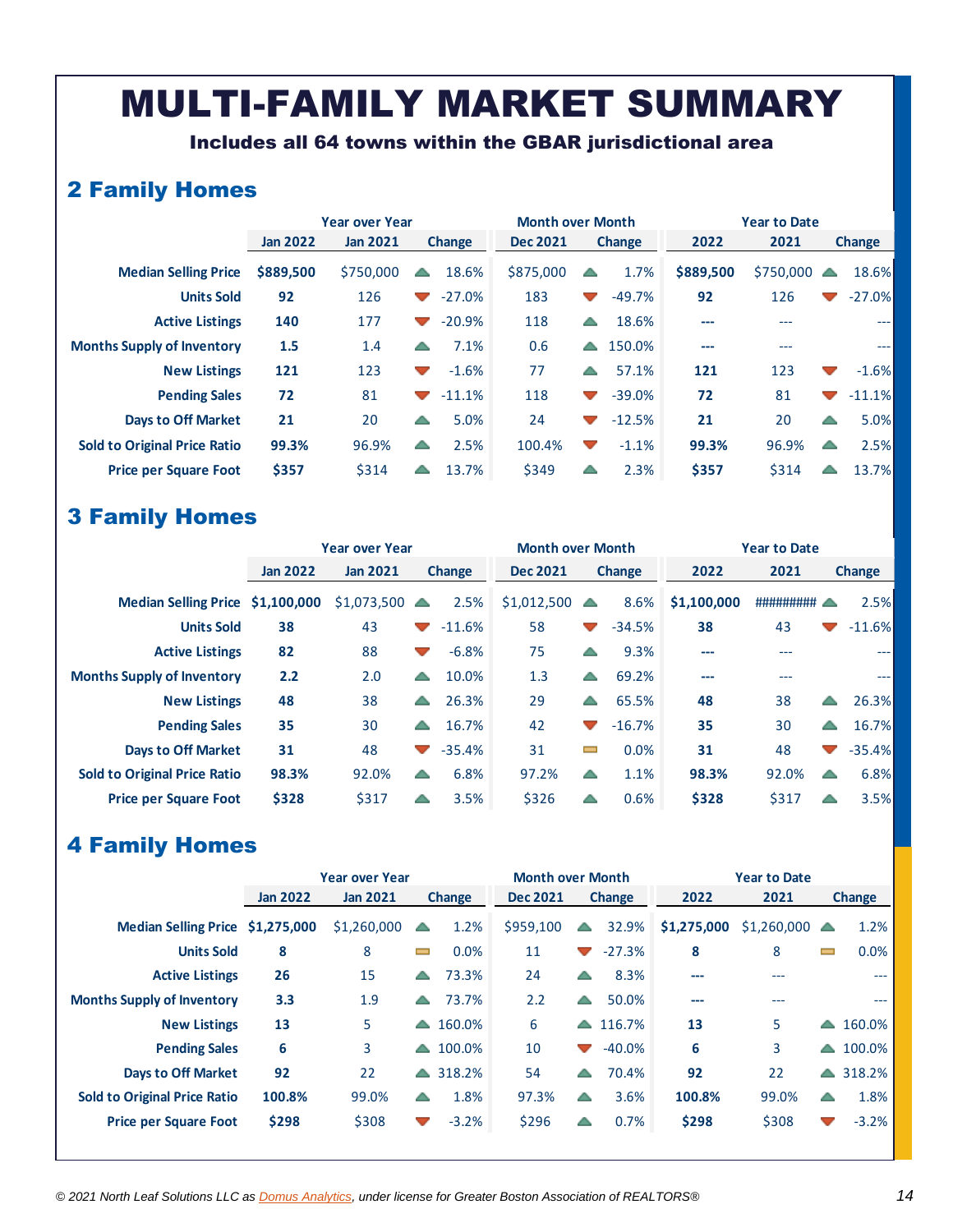### MULTI-FAMILY MARKET SUMMARY

Includes all 64 towns within the GBAR jurisdictional area

#### 5+ Family Homes

|                                     |                 | <b>Year over Year</b> |                          |               | <b>Month over Month</b>           |                      |          | <b>Year to Date</b> |                          |                          |               |  |
|-------------------------------------|-----------------|-----------------------|--------------------------|---------------|-----------------------------------|----------------------|----------|---------------------|--------------------------|--------------------------|---------------|--|
|                                     | <b>Jan 2022</b> | <b>Jan 2021</b>       |                          | <b>Change</b> | <b>Dec 2021</b>                   | <b>Change</b>        |          | 2022                | 2021                     |                          | <b>Change</b> |  |
| Median Selling Price \$2,310,000    |                 | \$1,480,000           | $\blacktriangle$         | 56.1%         | $$2,950,000$ $\blacktriangledown$ |                      | $-21.7%$ | \$2,310,000         | $$1,480,000$ $\triangle$ |                          | 56.1%         |  |
| <b>Units Sold</b>                   | 6               | 6                     | $\equiv$                 | 0.0%          | 13                                | $\blacktriangledown$ | $-53.8%$ | 6                   | 6                        | <b>College</b>           | 0.0%          |  |
| <b>Active Listings</b>              | 51              | 41                    | ▲                        | 24.4%         | 56                                | $\blacktriangledown$ | $-8.9%$  | ---                 | ---                      |                          | $\frac{1}{2}$ |  |
| <b>Months Supply of Inventory</b>   | 8.5             | 6.8                   | ▴                        | 25.0%         | 4.3                               | △                    | 97.7%    | ---                 | ---                      |                          | ---           |  |
| <b>New Listings</b>                 | 14              | 14                    | $\overline{\phantom{0}}$ | 0.0%          | 10                                | $\leftarrow$         | 40.0%    | 14                  | 14                       | $\overline{\phantom{0}}$ | 0.0%          |  |
| <b>Pending Sales</b>                | 5               | $\overline{2}$        | $\blacktriangle$         | 150.0%        | 12                                | $\blacktriangledown$ | $-58.3%$ | 5                   | $\overline{2}$           | $\triangle$              | 150.0%        |  |
| <b>Days to Off Market</b>           | 15              | 26                    | $\blacktriangledown$     | $-42.3%$      | 47                                | $\mathcal{L}$        | $-68.1%$ | 15                  | 26                       | $\overline{\phantom{a}}$ | $-42.3%$      |  |
| <b>Sold to Original Price Ratio</b> | 95.8%           | 89.3%                 | △                        | 7.3%          | 92.8%                             | △                    | 3.2%     | 95.8%               | 89.3%                    |                          | 7.3%          |  |
| <b>Price per Square Foot</b>        | \$448           | \$301                 | ▲                        | 48.8%         | \$488                             | $\sim$               | $-8.2%$  | \$448               | \$301                    |                          | 48.8%         |  |



May-21<br>Jun-21<br>Jul-21<br>Aug-21

Multi: 2 Family **Multi: 3 Family Multi: 4 Family Multi: 2 Family** Multi: 5+ Family

Jan-21 Feb-21 Mar-21 Apr-21

Sep-21<br>Oct-21<br>Nov-21<br>Dec-21 Jan-22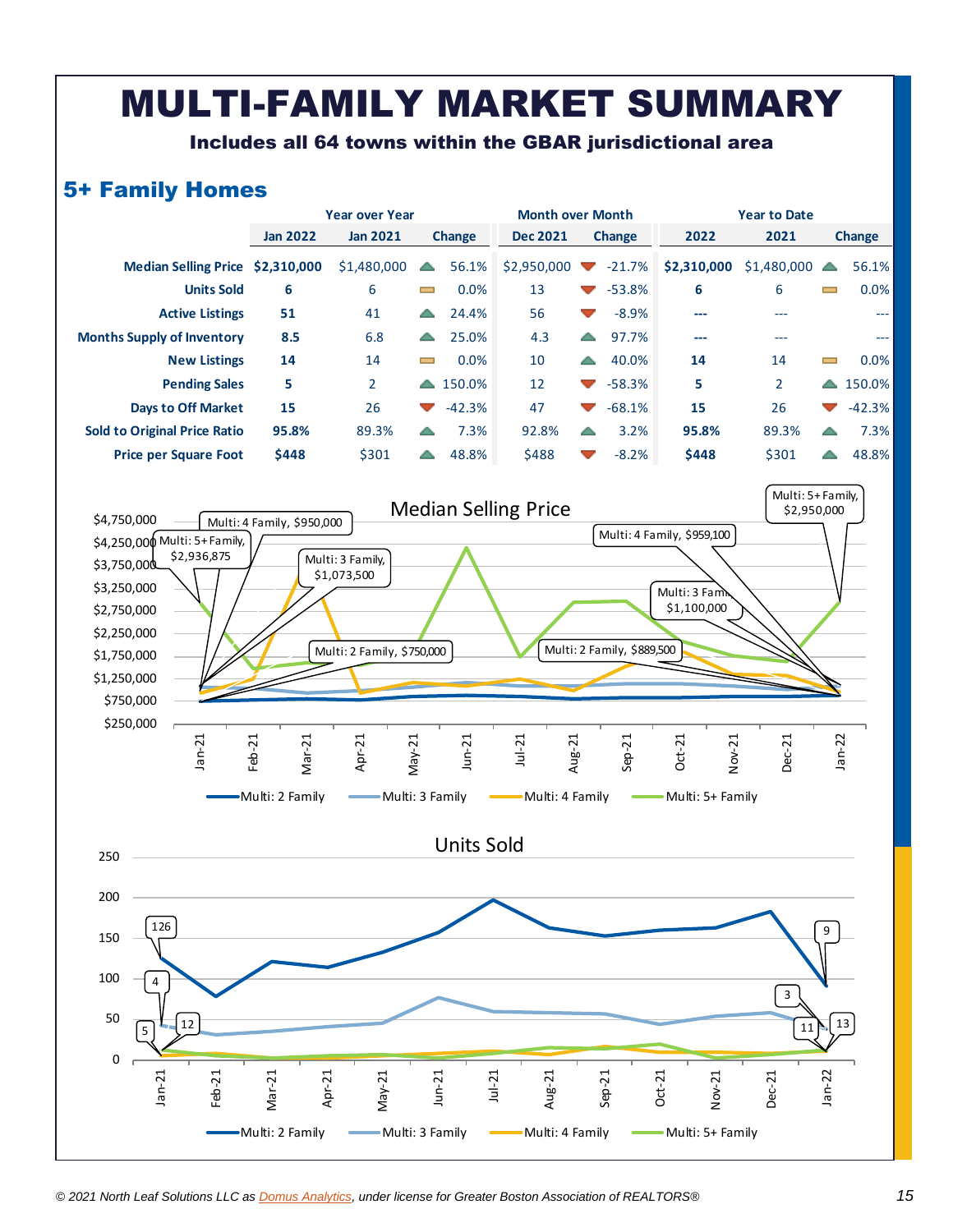# GBAR JURISDICTIONAL AREA

### Greater Boston Association of REALTORS® Regional Map